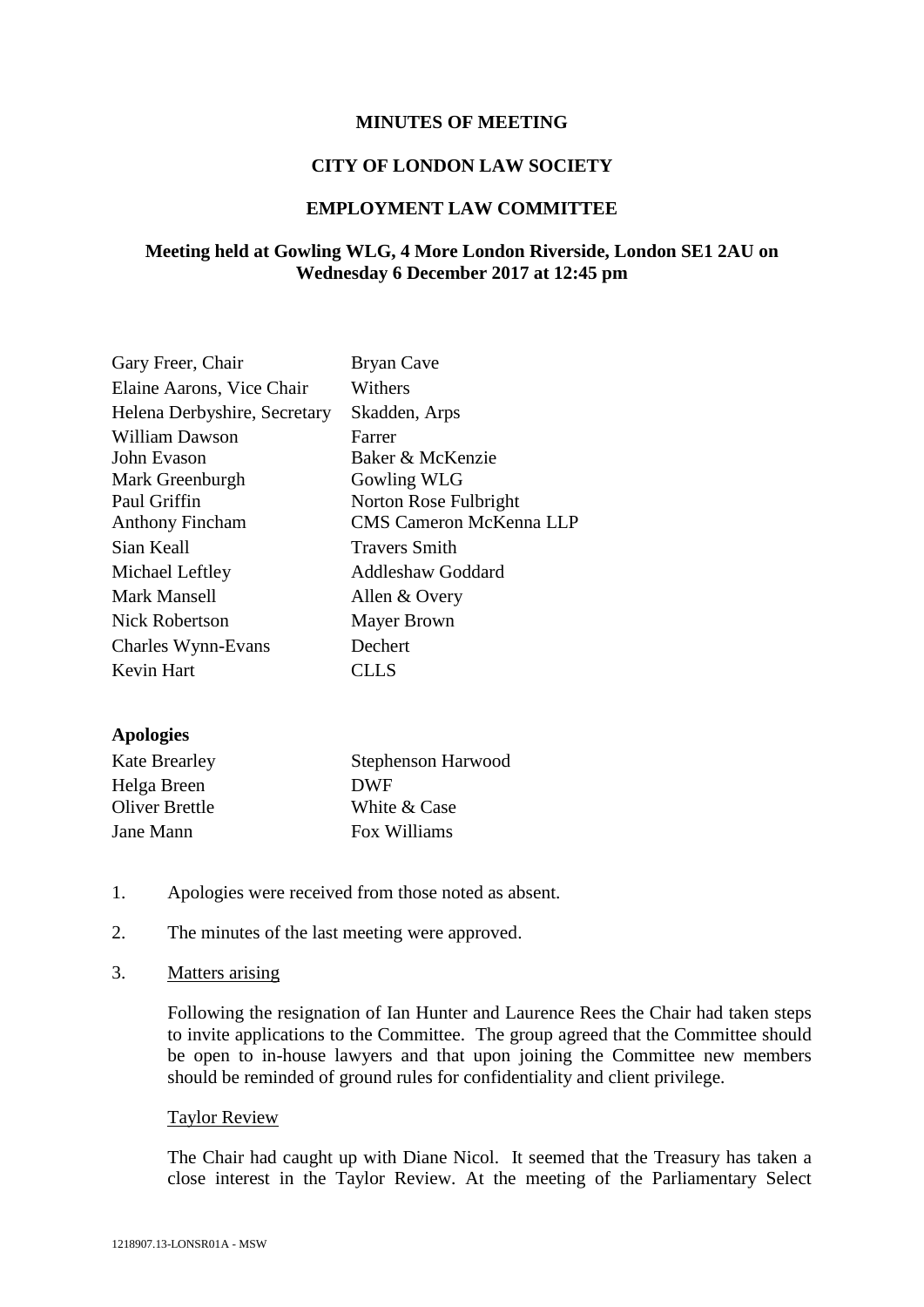Committee with the members of the Taylor Review Panel there had been a focus on the gig economy and employee status rather than the broader issues that the Panel had identified. Members of the Committee would be attending an ELA event at which Matthew Taylor would be talking the following week.

## 4. Feedback from CLLS Chairs' Meeting

The Chair had attended a meeting convened by Ed Sparrow, the Chair of the CLLS, for the chairs of the 18 different committees.

Kevin Hart had reported that this had been a positive meeting and that the work of the Committee was hugely appreciated by the Society's member firms and more widely.

It was noted that each of the committees' work tends to be responsive to government consultation. The CLLS wants to get ahead of the curve and proposals were made for the committees to speak with policymakers before their consultation papers are published. Examples were given of the financial, construction and commercial committees' intervention following the initial publication of consultation papers and draft legislation which he had been taken off the table as a result. The employment committee had had a significant influence with regard to gender pay gap legislation, for example.

The general feeling amongst the different committee chairs was that their committees could have a greater influence if they met the decision makers, rather than just submitting papers on their own.

There was also consideration as to whether the work and events of the specialist committees should be made open to broader membership, for example, the construction law committee has a training programme for junior construction lawyers in the City.

The Chair reported on a presentation from Project Associates, a PR company that is now available to work with all the specialist committees, who are encouraged to take up this opportunity.

It had been agreed that the Society should not require a separate Brexit Law Committee because many of the specialist committees had overlapping concerns with regard to Brexit.

It was likely, however, that a Data Protection Committee would be established and recommendations for members from member firms would be welcome.

There has been a discussion of setting up a specialist committee to deal with high-end net worth client work, but it was felt that this could put some of the specialist committees such as the Employment Law Committee, in conflict with each other. It was felt that, for the moment, this work is best left to the Revenue Law Committee.

The next meeting of the CLLS committee chairs would be in April/May 2018 with a view to holding an annual chairs' meeting in November.

#### 5. Tribunal Update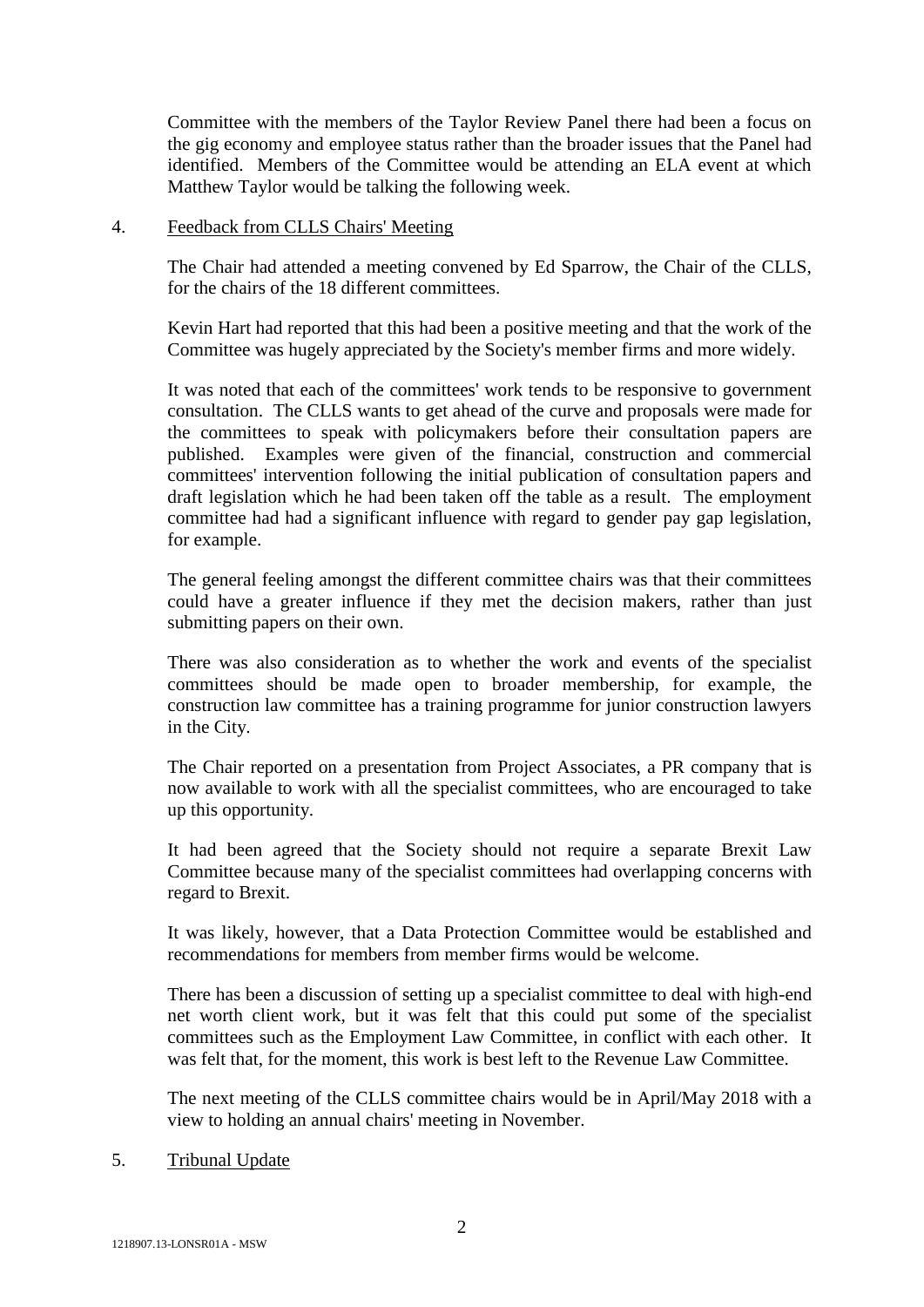Anecdotally tribunal judges had found that there had already been a deluge in claims following the removal of tribunal fees. The Watford tribunal, for example, was listing two day cases ten months ahead.

It was noted that following the decline in cases when fees were introduced the tribunal service's budget had been reduced. This, in turn, meant that there were fewer tribunal/judge days available and many part time judges had become deskilled (they were just not sitting frequently enough). It was confirmed that a recruitment round of tribunal judges was anticipated but the appointment process and training of new judges takes some time. The recovery of fees paid has been an issue: a number of the Committee's members had prepared templates for their clients to claim these. There were also questions about time limits and the possible recovery, for example, of mediation fees that had been incurred in lieu of attending the tribunal. There were reports of claims by employees who assert that they would have brought a claim but for the fact that they had to pay a fee. The Committee was interested in the likely approach of the tribunals in, for example, unfair dismissal claims where time limits can be extended where it is not reasonably practicable to bring a claim.

## 6. Cases

## *(i) King v The Sash Window Workshop Limited*

In *King* the European Court of Justice (ECJ) had held that a worker was entitled to be paid on the termination of their appointment for any periods of annual leave that had accrued where the worker had been discouraged from taking the leave because it would have been unpaid. The ECJ had found that requiring a worker to take the leave before then suing for holiday pay was not an effective remedy and that there was no limit on the amount of leave that could be carried over where an employer does not allow workers to take paid leave. This position could have significant implications for workers who had been misclassified as independent contractors (so increasing the amount at stake in gig economy cases). There was a question as to whether or not the line of authorities would cast doubt on legislation that limits the back dating of holiday pay claims generally to two years. A claim for holiday pay crystalises only on the termination of employment (an employee cannot seek a payment in lieu until then). The implications might not be that significant given that wages act claims could be brought at that point in any event.

The Committee discussed the distinction between an employee who did not have the opportunity to take paid leave and an employee or worker who had not been paid for all of their leave but had been paid in part.

#### *(ii) P v Commissioner of Police*

The Supreme Court had held that the Police Misconduct Panel did not have traditional immunity against an allegation of discrimination, enabling the police officer to pursue a claim in the employment tribunal as opposed to the Police Appeals Tribunal. This appears to conflict with a recent case concerning the GMC in which the Court held that an individual could not claim unlawful discrimination in the employment tribunal following the GMC's review of a decision on fitness to practice medicine. That decision had